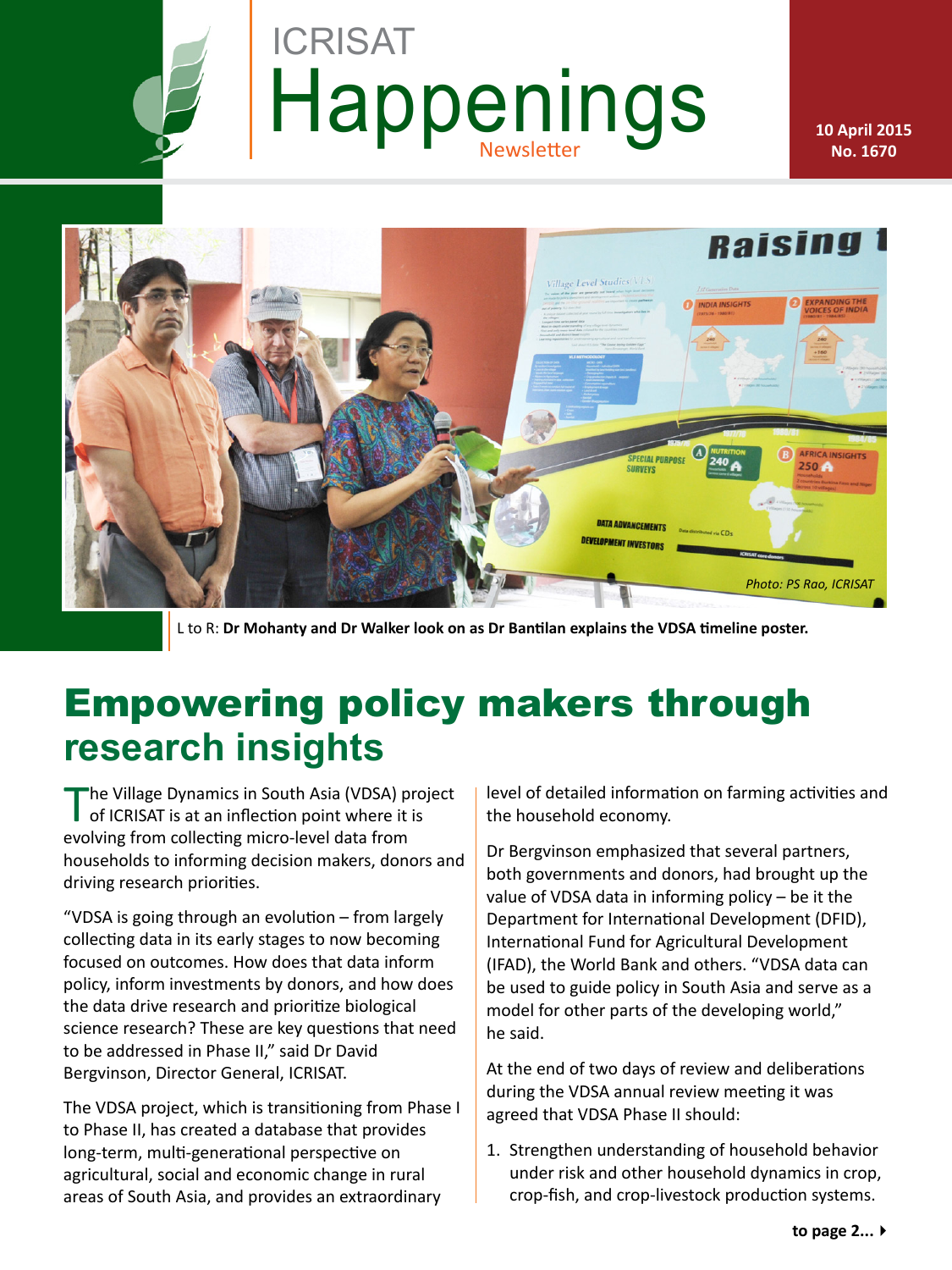### **Empowering policy makers through**...from page 1

- 2. Generate new metrics and methodologies for understanding development pathways and endpoints of impact pathways, namely, productivity, income, wealth (human, physical, social and environmental capital), poverty reduction, food and nutrition security, empowerment (gender, age, caste and class), sustainability and resilience (economic, environmental and social).
- 3. Include more villages in eastern India and Bangladesh to represent all agro-ecological zones and include locations of common interests with other CGIAR Research Programs (CRPs) in the region.
- 4. Modernize the data collection mechanism using and integrating with remote sensing data, including more information related to natural resources like land and water. This also necessitates working in consortia mode to make the data more relevant and appropriate for clientele like government, research institutions and the private sector.
- 5. Aim to provide data, insights and policy recommendations at the click of a button.

At the review meeting, the seminal contributions of Dr Tom Walker, member of the VDSA Advisory Committee and pioneer of VDSA, were acknowledged. The project (then known as Village Level Studies) began in 1975 with six villages and has currently expanded to 42 villages in India and Bangladesh.

Dr Cynthia Bantilan, VDSA Project Leader and Director of Research Program on Markets, Institutions and Policies at ICRISAT briefed the



**End Points of Impact Pathways.**

66<br>" close to real-time data using light touch<br>tools to answer their own questions. I don't think there is anything more powerful than a policy maker being able to go into a dataset and acesss tools to answer their own questions.

**Dr David Bergvinson**  Director General, ICRISAT

gathering about the major achievements of the project. The project has been successful in knowledge generation, capacity building, and development of household and district level databases, providing access to the databases to a wide group of users, and helped in research priority setting. The databases have been used by more than 850 users from 43 countries including 229 PhD students and 159 other students from 150 universities/institutes across the globe.

Some of the striking insights generated through the VDSA project include:

- Rapid transformation in rural economies in both Bangladesh and India and their underlying forces,
- Changes in rural labor markets and widening of male-female wage in agriculture intensive villages,
- **Farmers response to rise in agricultural wage,**
- **Mismatch between aggregate level and village** level participation rates of female workers in agriculture,
- **Response of farmers to new opportunities,** technologies and favorable policy changes, and access to markets which have substantially increased their income,
- **Proof that increase in income does not necessarily** lead to increase in nutritional outcome, and
- **Feminization of agricultural labor is increasing, as** male members migrate for non-farm employment opportunities.

Mr Tuu-Van Nguyen, Program Officer, Bill & Melinda Gates Foundation, suggested that combining VDSA data with other datasets, like Geographic Information Systems data, is important to strengthen its value and use. He added that in the next phase, VDSA should focus on development of knowledge products and provide recommendations on actionable agendas in agricultural research strategies.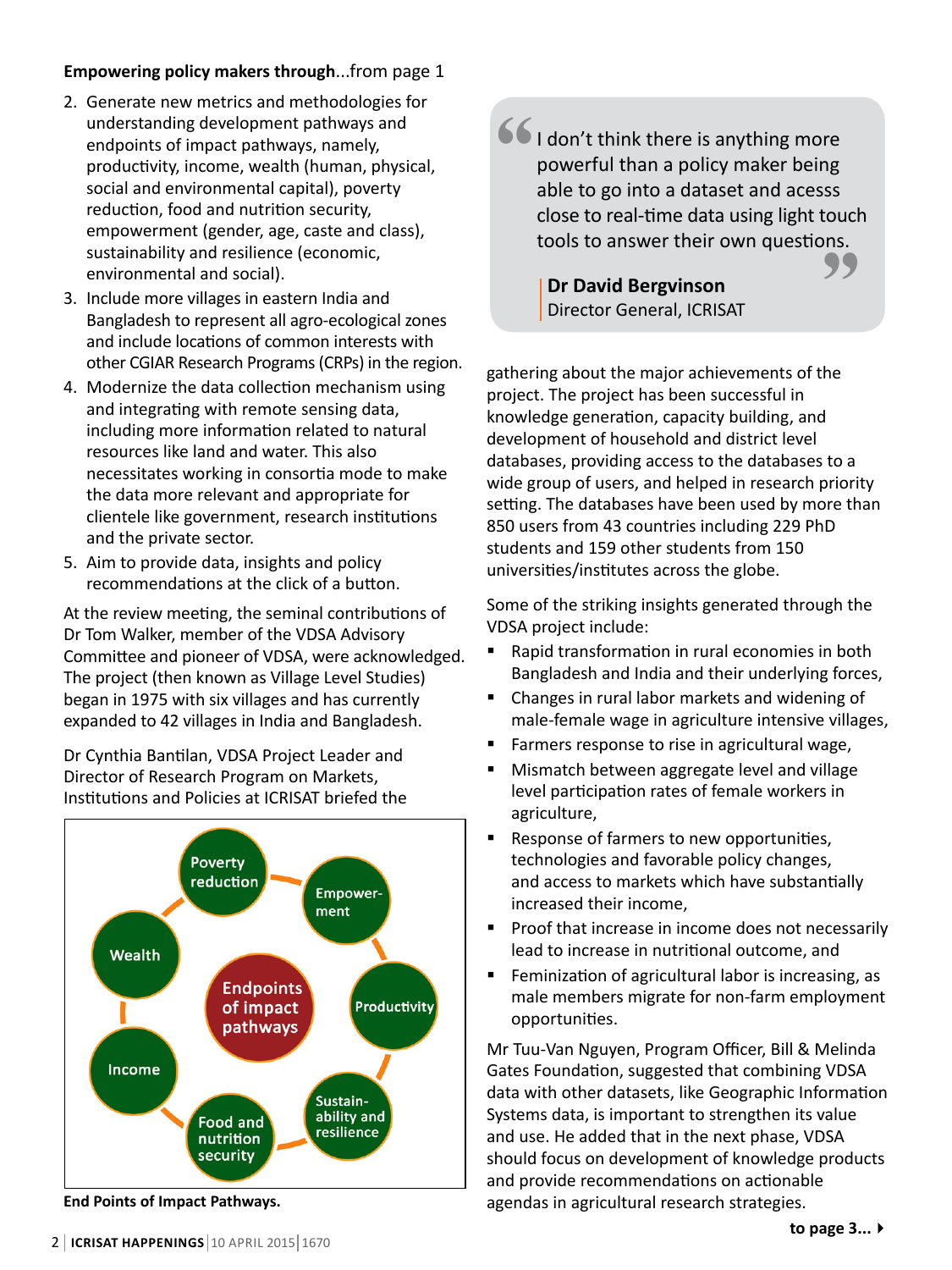## **Training for cassava value chain incubator in Cameroon**

At a recently organized training, rural<br>
entrepreneurs were exposed to value addition for cassava. Training was also provided on food processing management systems, food safety and business management.

This incubator, Pilot Incubation Center (CIP), Bonaberi, Douala, is unique for processing of cassavabased products that include chips, semolina, noodles, flour, etc, and incubates rural entrepreneurs on primary processing.

The training was organized as part of the ongoing project of the Ministry of Food Processing Industries (MoFPI), Government of India, towards establishing Food Processing Business Incubation Centres in five African countries – Ghana, Mali, Uganda, Cameroon, Angola. The ICRISAT-Agribusiness and Innovation Platform organized the training program for the incubator staff, in partnership with the Cameroon Chamber of Commerce, Industry, Mines and Crafts.

#### **Empowering policy makers through**...from page 2

Highlighting the demand for VDSA in Bangladesh, Dr Samarendu Mohanty, Head, Social Sciences Division, International Rice Research Institute (IRRI), suggested that the VDSA can serve as a platform for several CRPs like Global Rice Science Partnership (GRiSP), Dryland Cereals, Grain Legumes and serve the critical needs of these CRPs in south Asia for monitoring, learning and evaluation.

Dr PK Joshi, Director, International Food Policy Research Institute - South Asia, said, "The future success of VDSA depends upon analytically showcasing the pathways for prosperity, capturing drivers of change in rural transformation, connecting the dots from ground level to policy implementation, communicating to the target audience appropriately, capacity building in data collection to data analysis and reporting, and conducting timely and relevant policy advocacy workshops."

Applauding the successful partnership with the Indian Council of Agricultural Research (ICAR) institutes Dr SK Chaudhari, Assistant Director General (SWM), ICAR, suggested that more ICAR institutes and state agricultural universities need to be included in future implementation of the project.

Dr Ramesh Chand, Director, National Institute for Agricultural Economics and Policy Research (NIAP),



Dr Saikat Datta Mazumdar, Chief Operating Officer - NutriPlus Knowledge Program, ICRISAT and Dr S Aravazhi, Chief Operating Officer - Innovation and Partnership Program, ICRISAT, also reviewed the progress on the ongoing activities towards establishment of the cassava value chain incubator.  $\blacksquare$ 

A farm is not just about crops but about a household, relationships,<br>families and communities. families and communities.  $\frac{66}{a}$ 

> **Dr Peter Carberry** Deputy Director General – Research, ICRISAT

emphasized that market is the most important driver of change and the private sector is an important stakeholder of the VDSA project.

Dr SK Ambast, Director, Indian Institute of Water Management (IIWM), emphasized the need for a special purpose survey on soil and water management in the VDSA villages and their implications for policies and strategies towards sustainable management of soil and water resources.

The 6th Annual Review Meeting of the Village Dynamics in South Asia project was held at ICRISAT-India on 2-3 April.

**Partners:** IRRI & Socio-Consult, Bangladesh, ICAR-RCER, IIWM, NIAP and ICRISAT, India

**Investor:** Bill & Melinda Gates Foundation